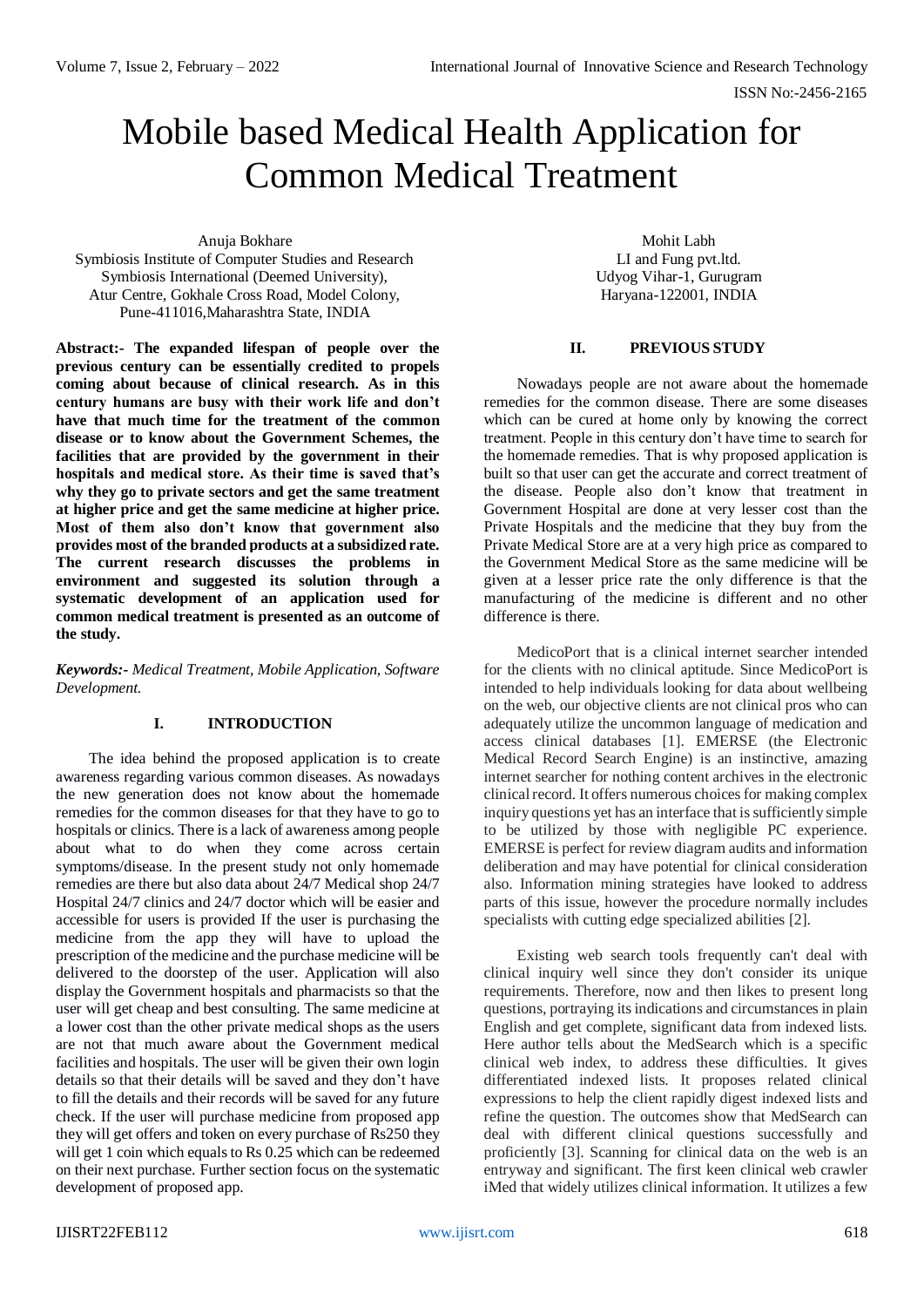key procedures to improve its ease of use and output quality. In this first, it utilizes a survey based inquiry interface to direct searchers to give the most significant data about their situations. Second, client's clinical information to consequently frame different inquiries from a searcher's response to questions. Third, all the iMed structures query items into a staggered chain of command with expressly checked clinical implications to encourage searcher's review [4].

Find online wellbeing data web clients regularly utilize a web crawler, for example, Google or Yahoo!. Authors have considered Yahoo! Search movement identified with the 23 most normal diseases in the United States. The goal was to test three potential connects of Yahoo! Diseases search movement evaluated malignancy rate, assessed mortality, and the volume of disease news inclusion and to contemplate the periodicity of and tops in Yahoo! News reports related with the particular disease types were recognized utilizing LexisNexis 'US News Database' which incorporates in excess of 400 national and local papers and an assortment of newswire administrations [5]. HealthCyberMap is a semantic web venture that targets mapping chosen portions of wellbeing data assets in the internet in novel semantic approaches to improve their recovery and route. Permitting a semantic web internet searcher to derive understood implications not straightforwardly referenced in either the asset or its metadata. In this a relative assessment of the new motor dependent on significance measurements is additionally proposed [6].

Web has become an essential data asset about illnesses and medicines for both clinical and non-clinical clients. Right now search is by a wide margin the most well-known interface to this data. It is hence important to discover how well web crawlers work for indicative questions and what variables add to progress and disappointments. Among maladies, uncommon ailment speaks to a particularly testing and along these lines intriguing class to analyse as each is uncommon, assorted in side effects and as a rule has dissipated assets related with it [7]. A site quality appraisals (WQA) instrument was created utilizing criteria identified with the nature of the data to be proceeded in the site notwithstanding an evaluation of the comprehensibility of the content. The reproducibility of the WQA instrument and its prescient legitimacy were evaluated right now [8]. During the previous 2 decades, the web has developed to turn into a need in our everyday lives. Specifically, it is to look at the impacts of web indexes that convey sites underscoring on the professional side of inoculation with those concentrating on the con side and with typical Google as a benchmark group [9].

Clinical data recovery frameworks help bolster social insurance specialists in indicative and treatment choices through the administration of a lot of clinical information. Right now, propose a multimodal look interface for clinical articles to give better investigation devices to finding and clinical case recovery. The basic system entered the Medical ImageCLEF 2013 test and depends on best in class data recovery, picture recovery and information combination procedures [10]. Looking into the subtleties techniques, results and examination of the CLEF 2015 eHealth Evaluation Lab

are studied. The issue considered right now was to recover site pages to help data needs of wellbeing shoppers that are gone up against with a sign, symptom or condition and that look for data through an internet searcher with the intend to comprehend which condition they may have. As a piece of this assessment work out, 66 inquiry themes were made by potential client's dependent on pictures and recordings of conditions [11]. Authors have proposed a question extension strategy which depends on clinical semantic information and a theme model. Clinical semantic information is developed by utilizing clinical terms separated from United Medical Language Systems(UMLS) and Wikipedia articles. The proposed techniques accomplished 0.2327 and 0.3033 in the induced NDCG on Tasks. [12].

Expanded enthusiasm for the region of Artificial Intelligence all in all and master frameworks specifically. Master frameworks are quickly developing innovation. Master framework is a part of Artificial Intelligence which is greatly affecting numerous fields of human life. Authors had given a diagram of this innovation and will examine a study on numerous papers done in wellbeing utilizing a specialist framework [13]. Optoelectronic innovation assumes a significant job in clinical finding. In the paper a survey of some optoelectronic sensors for intrusive and non-obtrusive human wellbeing test is introduced. The study presents likewise own exploration identified with creating of instruments for human breath investigation. Breath test unit and three vaporous biomarkers analyzer utilizing laser assimilation spectroscopy intended for clinical diagnostics were portrayed. The analyzer is furnished with sensors for CO, CH4 and NO location. The sensors work utilizing multi-pass spectroscopy with frequency balance technique (MUPASS-WMS) and cavity improved spectroscopy (CEAS) [14].

Mobile Health (mHealth) is a mobile technology that supports mobile health care. mHealth is widely used in health care sectors and has become very affordable for health care professionals.1 It has also become easier for a user to access web-based applications and websites. Instant information access from handheld devices such as smartphones and tablets is an alternative to computer systems that were used before the advent of such devices [15]. The research aims to review the attempts of researchers in response to the new and disruptive technology of skin cancer. Applications studied in terms of evaluation and benchmarking, in order to identify the research landscape from the literature into a cohesive taxonomy [16].

Mental health disorders affect approximately 20 per cent of adolescents in the developed world and early intervention is essential in order to improve outcomes for young people. The aim of this study was to explore adolescents' needs and concerns in relation to mental health mobile apps. Five focus groups were conducted with young people aged 15–16years (N=34, 60% male [17]. Healthcare providers have known for many years that an ounce of prevention is worth a pound of cure. Recognizing the cost-saving potential of early detection, many of the health improvement trends have become incentives built into both the Affordable Care Act and private insurance company policies [18]. The article reports the development of the Piezofilm yarn sensor for healthcare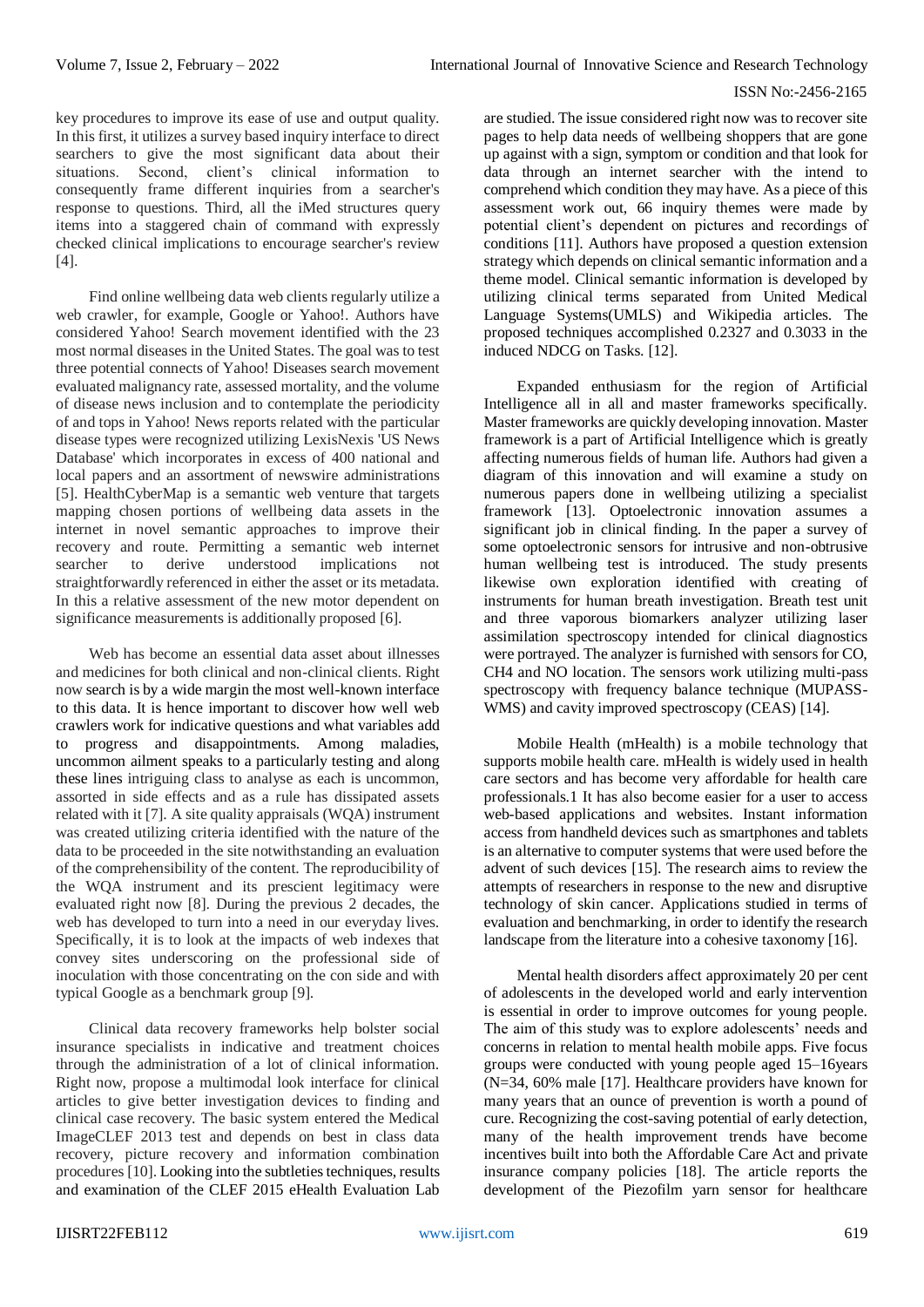applications, and investigates its performance by monitoring cardio-respiratory signals of human body over an extended period of time. Piezofilm yarn sensor was developed by embedding the thin PVDF strips within the textile yarn. Apart from the general healthcare, this sensing fabric could also be used in studies related to biorhythms, sports, detection of sleep apnea and heart problems [19]. Mobile devices are increasingly becoming an indispensable part of people's daily life, facilitating to perform a variety of useful tasks. A cloudlet-based mobile cloud-computing infrastructure to be used for healthcare big data applications is described. The techniques, tools, and applications of big data analytics are reviewed [20]. Human context recognition (HCR) from onbody sensor networks is an important and challenging task for many healthcare applications because it offers continuous monitoring capability of both personal and environmental parameters. Authors have proposed a new classification of the energy-efficient mechanisms for health related human context recognition applications. Also, provided a qualitative comparison of these solutions in terms of energyconsumption, recognition accuracy and latency [21].

Healthcare applications in IoT systems have been receiving increasing attention because they help facilitate remote monitoring of patients. Authors have proposed a reliable oneM2M-based IoT system for Personal Healthcare Devices. The proposed oneM2M-based IoT system for Personal Healthcare Device is constructed, and evaluated in various experiments [22].

# **III. LIMITATION IN EXISTING SYSTEM**

- $\triangleright$  Can, A. B.et al., (2007) [1] developed MedicoPort. In this application mapping of the keywords entered by the user is ambiguous.
- Hanauer, D. A. (2006) [2] had made EMERSE (The Electronic Medical Record Search Engine) In this application the methodology involves expertise.
- $\triangleright$  Mourão, et al. (2013, May) [10] developed Multimodal search interface. In this application the drawback of this is that it has Medical Image CLEF 2013 Challenge.
- $\triangleright$  Luo, G. (2009, March) [4] made imed which is a medical search engine. In this drawback is that it
- provides info of limited and most common diseases.
- $\triangleright$  Jo~ao Palotti., et al., (2015) [11] in this they have researched on CLEF 2015 eHealth Evaluation Lab. In this drawback is that to recover website pages to help data needs of wellbeing purchasers that are stood up to with a sign, side effect or condition and that look for data through a web index, with the mean to comprehend which conditions they may have.
- Seung-Hyeon, et al., (2016) [12] in this they have basically described the cooperation of the CBNU group at the TREC Clinical Decision Support track 2015.In this downside is that they have proposed an inquiry development technique dependent on a clinical semantic information and a point model.

## **IV. PROBLEM FORMULATION**

Looking for clinical data on the web is a difficult assignment for customary web clients. Frequently, clients are questionable about their accurate clinical circumstances, are new to clinical wording, and thus experience issues in thinking of the correct pursuit watchwords.

In this proposed system software application, the token system which helps the user to buy cheaper medicine as the tokens will be provided which can be used when the user orders the medicine from this app. This token system will work in the way when user order the medicine from this app and the total cost of medicine should be above the minimum cost for the medicine. In this application provided a homemade remedy for the common diseases as per user requirement. Application will also provide nearby Government hospitals and Government medical store or if not possible then nearby Private Hospital and Private medical store that are open for 24 hours. If user need an on spot doctor consultant, then it will be also available there. The user will also get doorstep delivery when a picture of prescription will be uploaded.

## *A. Objective of the study*

- 1. To generate awareness for homemade remedies for common diseases.
- 2. To inform the user about the Government Medical Schemes that provide cheaper rates of medicine and the Government Hospital Schemes that provide treatment to users at much less price compared to that of private hospitals.
- 3. To tell the user that he/she can get in contact with the best certified doctor so that user will consult the right doctor at the right time saving his/her time and money and getting the best treatment when required.
- *B. Scope of the study*
- 1. The application can be utilized on android gadgets that makes the client increasingly supportive as the vast majority of the clients use android telephones.
- 2. The database for the online Doctor and information related to government private hospitals will be available all over India but the Homemade remedies for common diseases will be provided all over the world.

# **V. PROPOSED METHODOLOGY**

With the advent of technology, people have started using mobile phones for all basic needs like food ordering, shopping, groceries, bookings, etc. In this increasing technology, people have started finding information about their health issues also. etc. But there is no application which gives remedies from things which are available in every home. These remedies are natural. Along with providing natural remedies, this project also provides information about certified and authentic doctors and hospitals also. This information will come in handy for people who are new in the city, or who want to consult a new doctor. This platform will also provide information regarding government and private hospitals. Not only hospitals, this platform will also give information about the nearby medical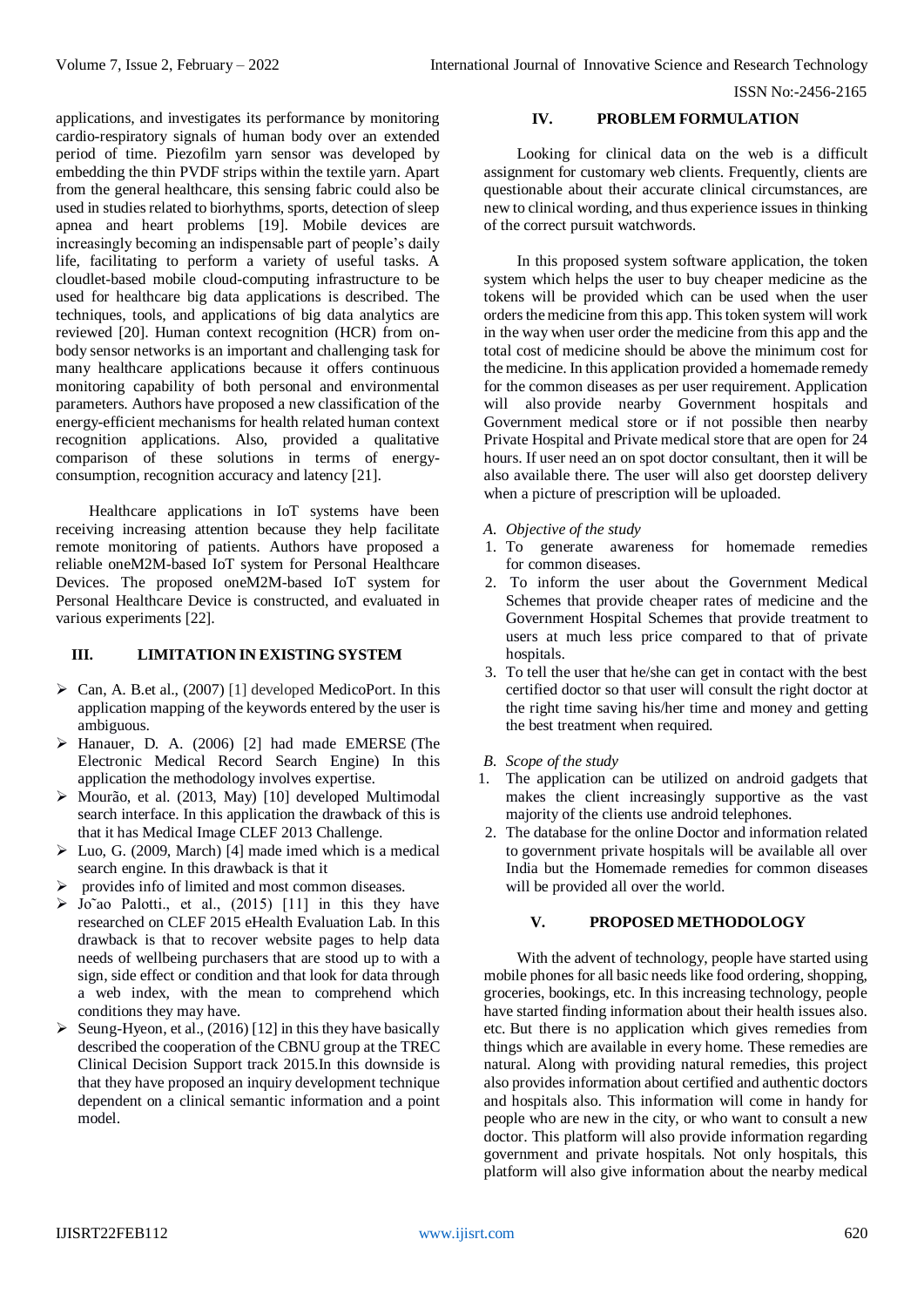shops and 24 hour open medical shops, also provide lab tests and everyday essentials at subsidized rates.

This platform will fulfil all the medical needs of a common person. There are no applications which provide all this functionality in a single application. This application will become the default choice of all the people for their medical needs. Fig.1 shows flow chart of the same.

# **VI. RESULT DISCUSSION**

This section focuses on test evaluation and result obtained from the new system. Table 1 explains about the various test cases used for verification and validation of the new system. In this table it ensures that the user is getting correct details of doctors, nearby Government/Private hospital/medical store, delivery details for home delivery of medicine and healthcare product is filled correctly.

The final result visualization is expressed through Figure 2 to Figure 7. Figure 2 shows the login page where existing user will directly login to the app with their login credential

Figure 3 shows the registration page where new user has to register themselves. Figure 4 shows the home page of the application where user have to select the desired option. Figure 5 shows the types of common diseases where user will select the disease and will be generated with homemade remedies for that disease. Figure 6 shows the 24\*7 available doctors where you can call them and get help for any medical illness.



| <b>Test</b>    | <b>Test Case</b>                                                                                                             | <b>Prerequisites</b>                                                                                                                                                                     | <b>Test procedure</b>                                                                                                              | <b>Test data</b>                                                                                          | <b>Expected Result</b>                                                                                                       |
|----------------|------------------------------------------------------------------------------------------------------------------------------|------------------------------------------------------------------------------------------------------------------------------------------------------------------------------------------|------------------------------------------------------------------------------------------------------------------------------------|-----------------------------------------------------------------------------------------------------------|------------------------------------------------------------------------------------------------------------------------------|
| case           | <b>Summary</b>                                                                                                               |                                                                                                                                                                                          |                                                                                                                                    |                                                                                                           |                                                                                                                              |
| $\mathbf{1}$   | To check if<br>the user is<br>getting the<br>correct<br>contact<br>number of<br>24*7 doctors                                 | User is registered to this<br>application.                                                                                                                                               | Log in to the website<br>with your credentials<br>(username and<br>password).                                                      | List of available<br>of available 24*7<br>doctors.                                                        | Correct contact<br>numbers of the<br>$24*7$ doctors.                                                                         |
| $\overline{2}$ | To check if<br>the user is<br>getting the<br>best hospital<br>nearby<br>according to<br>the treatment<br>required.           | User is registered to this website.<br>User has entered his/her correct<br>location.<br>User has entered his medical<br>requirement.                                                     | Log in to the website<br>with your credentials<br>(username and<br>password).<br>Enter your location<br>and treatment<br>required. | List of available<br>addresses of<br>nearby hospitals.                                                    | List of addresses<br>of nearby<br>hospitals is<br>shown<br>according to the<br>treatment<br>required.                        |
| 3              | To check the<br>details are<br>filled for the<br>home delivery<br>of the<br>medicine or<br>for the<br>healthcare<br>product. | User is registered to the<br>application.<br>User has entered the correct<br>mobile number, address,<br>landmark, Pin code.<br>User has uploaded the<br>prescription for the medicine.   | $\overline{\text{Log}}$ in to the website<br>with your credentials<br>(username and<br>password).                                  | Check the<br>availability of the<br>medicine and the<br>product.<br>Check the<br>location for<br>delivery | Prescribed<br>medicine should<br>be available.<br>Healthcare<br>Product that user<br>has selected<br>should be<br>available. |
| $\overline{4}$ | To check the<br>details are<br>filled for the<br>home for the<br>lab test                                                    | User is registered with the<br>application.<br>User has entered the correct<br>mobile number, address,<br>landmark, Pin code.<br>User has uploaded the<br>prescription for the medicine. | Log in to the website<br>with your credentials<br>(username and<br>password).<br>Enter the test want to<br>be done.                | Check the<br>availability of the<br>staff to collect the<br>blood sample                                  | Availability of<br>the staff should<br>be presence.                                                                          |

TABLE I. THE TEST CASE OF THE APPLICATION THAT WILL ENSURE THAT USER IS GETTING THE CORRECT DETAILS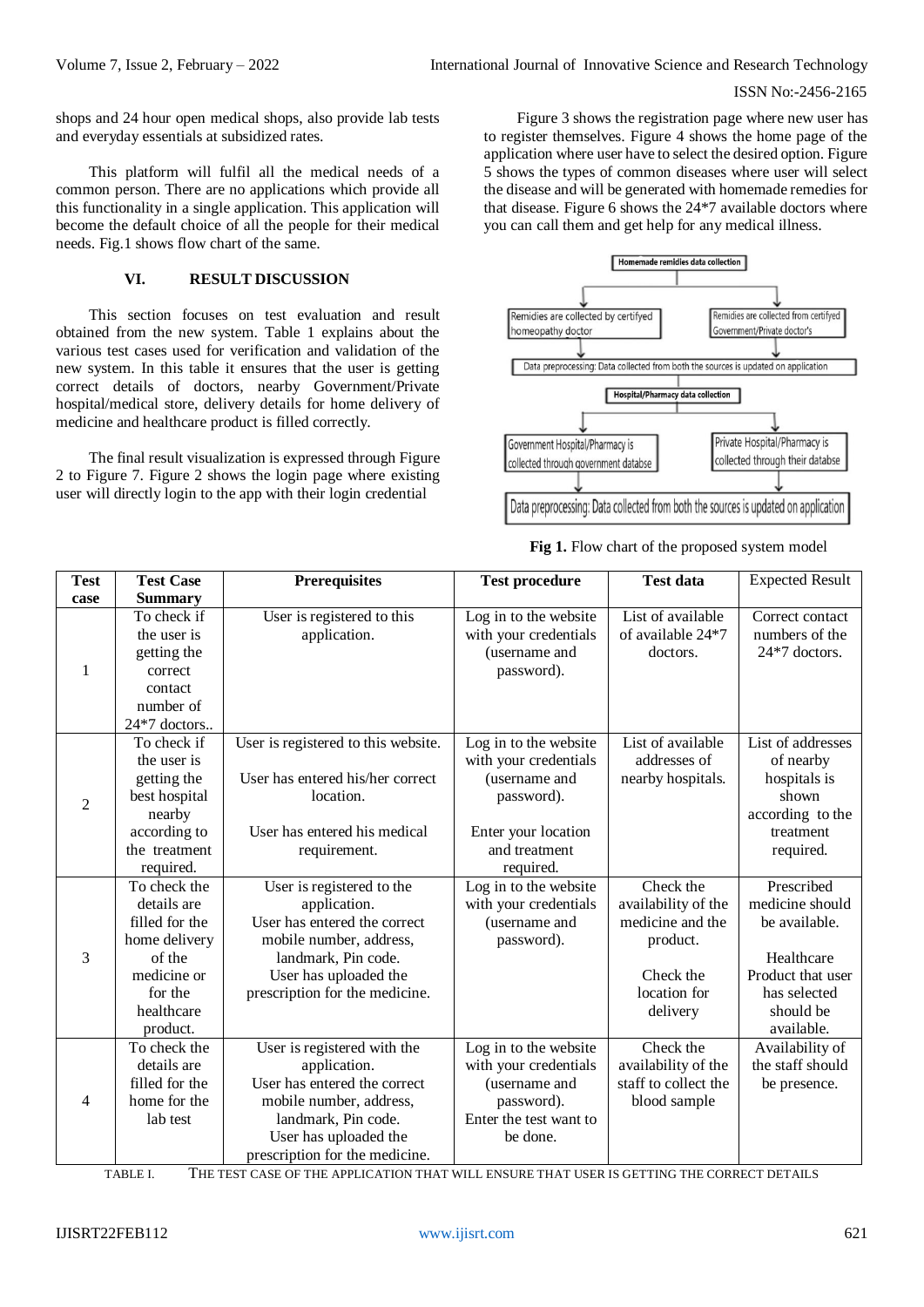

Fig. 2 for existing users Fig. 3 for new users Fig. 4 Home Page

Figure 7 shows the form for delivery details for the medicine written in the prescription which will also has to be uploaded by the user.



Fig. 5 Types of Common Fig. 6 24\*7 doctor's Fig. 7 Delivery details Diseases

# **VII. FEATURES OF NEW SYSTEM**

This section focuses on features provided by proposed system. These are as below:

- $\triangleright$  User will get Homemade remedies of the Common Diseases.
- $\triangleright$  User will get 24\*7 doctor's help with correct details.
- User will get nearby Government/Private Hospital's.
- User will get nearby Government/Private Medical Store.
- $\triangleright$  User will get home delivery of the medicine or the products that have been ordered from the application.
- $\triangleright$  User will get medicine and products at a subsidized rate.
- $\triangleright$  Blood will be collected at the doorstep whichever the test user has selected for the Lab test

## **VIII. CONCLUSION**

Common illnesses are the widespread infectious disease that are affected to millions of people. Due to not getting the correct information of the common illness, people go to doctors and then doctors give them medicines, which they may have trouble in the future. People should be provided with correct homemade remedies for the illness as these homemade made remedies will not be harmful for them.

As there are very less number of Government Hospitals/Medical store. Due to which people have to go to the private hospitals/medical store and get the treatments/medicine at a higher rate. If there will a government hospitals and medical store in every locality like private sectors are then people will get the best treatments and medicines at a cheaper rate this will also increase the revenue of the government and for the government also it will easy to maintain the discipline and the facility of the hospitals and through which every person in India will get a better treatment.

With the occurrence of present, upcoming problems current study provides a solution by developing proposed app where user will get all the information at one platform without wasting their precious time. This application will provide solutions through contacts received via health ministry and suggesting them to work on this. The whole data will be provided by this app and will be shared through the application to the user so that they will be provided with homemade remedies according to the user requirement, nearby Government/Private hospitals/medical store, best certified and authentic online Doctor with the correct information.

#### **REFERENCES**

- [1]. Can, A. B., & Baykal, N. (2007). MedicoPort: A medical search engine for all. *Computer methods and programs in biomedicine*, *86*(1), 73-86.
- [2]. Hanauer, D. A. (2006). EMERSE: the electronic medical record search engine. In *AMIA annual symposium proceedings* (Vol. 2006, p. 941). American Medical Informatics Association.
- [3]. Luo, G., Tang, C., Yang, H., & Wei, X. (2008, October). MedSearch: a specialized search engine for medical information retrieval. In *Proceedings of the 17th ACM conference on Information and knowledge management* (pp. 143-152). ACM.
- [4]. Luo, G. (2009, March). Design and evaluation of the iMed intelligent medical search engine. In *2009 IEEE 25th International Conference on Data Engineering* (pp. 1379-1390). IEEE.
- [5]. Cooper, C. P., Mallon, K. P., Leadbetter, S., Pollack, L. A., & Peipins, L. A. (2005). Cancer Internet search activity on a major search engine, United States 2001- 2003. *Journal of medical Internet research*, *7*(3), e36.
- [6]. Boulos, M. N. K. (2004). A first look at HealthCyberMap medical semantic subject search engine. *Technology and Health Care*, *12*(1), 33-41.
- [7]. Dragusin, R., Petcu, P., Lioma, C., Larsen, B., Jørgensen, H. L., Cox, I. J., ... & Winther, O. (2013). FindZebra: a search engine for rare diseases. *International journal of medical informatics*, *82*(6), 528-538.
- [8]. Dunne, S., Cummins, N. M., Hannigan, A., Shannon, B., Dunne, C., & Cullen, W. (2013). A method for the design and development of medical or health care information websites to optimize search engine results page rankings on Google. *Journal of medical Internet research*, *15*(8), e183.